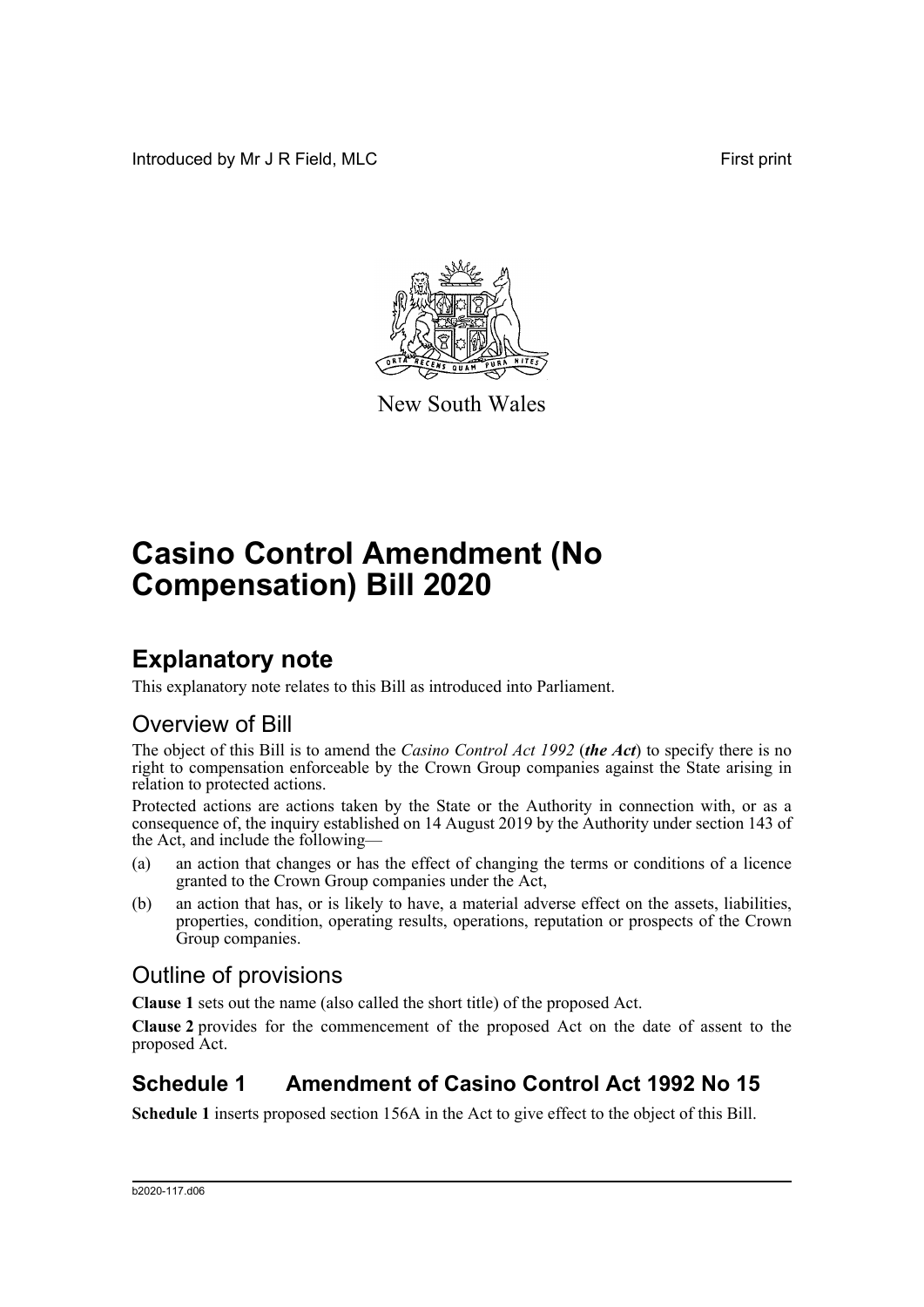Introduced by Mr J R Field, MLC First print



New South Wales

# **Casino Control Amendment (No Compensation) Bill 2020**

## **Contents**

| Schedule 1 | Amendment of Casino Control Act 1992 No 15 |      |
|------------|--------------------------------------------|------|
|            | 2 Commencement                             |      |
|            | Name of Act                                |      |
|            |                                            | Page |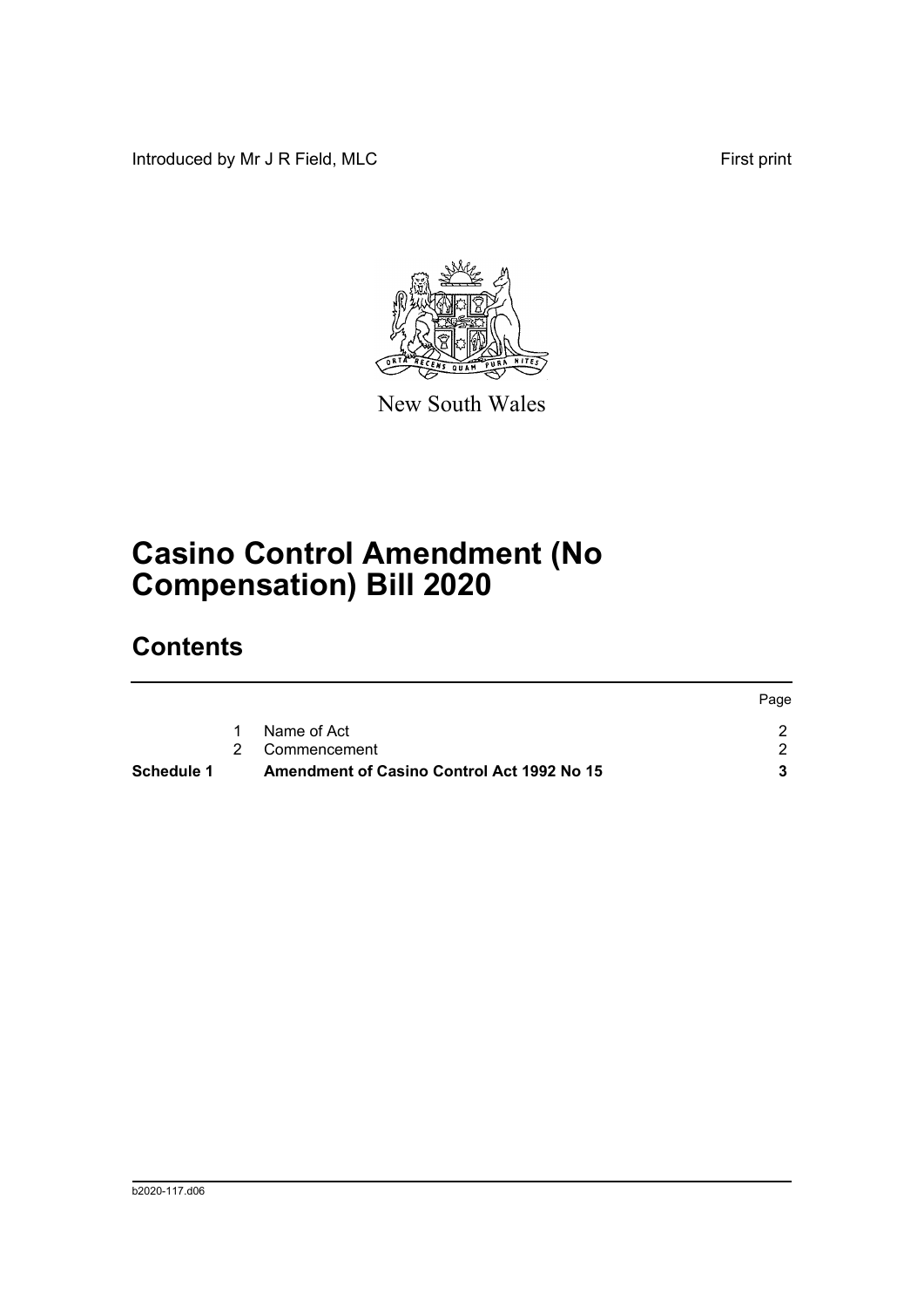

New South Wales

# **Casino Control Amendment (No Compensation) Bill 2020**

No , 2020

#### **A Bill for**

An Act to amend the *Casino Control Act 1992* to specify that there is no right to compensation enforceable by the Crown Group companies against the State arising in relation to actions taken in connection with, or as a consequence of, the inquiry established on 14 August 2019 under section 143 of the *Casino Control Act 1992*.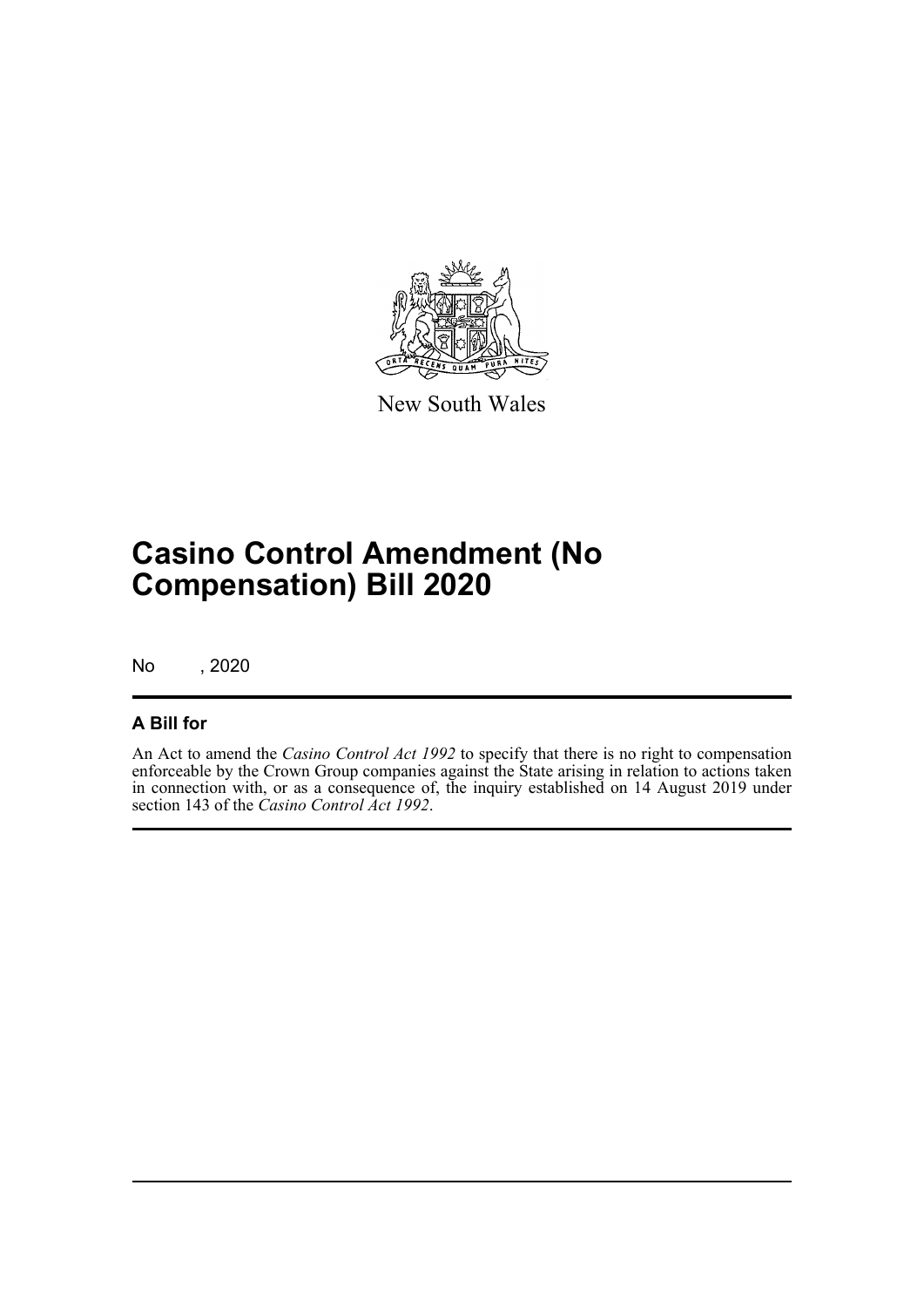Casino Control Amendment (No Compensation) Bill 2020 [NSW]

<span id="page-3-1"></span><span id="page-3-0"></span>

| The Legislature of New South Wales enacts— |                                                                      |                |
|--------------------------------------------|----------------------------------------------------------------------|----------------|
|                                            | Name of Act                                                          | $\mathcal{P}$  |
|                                            | This Act is the Casino Control Amendment (No Compensation) Act 2020. | 3              |
|                                            | <b>Commencement</b>                                                  | $\overline{4}$ |
|                                            | This Act commences on the date of assent to this Act.                | 5              |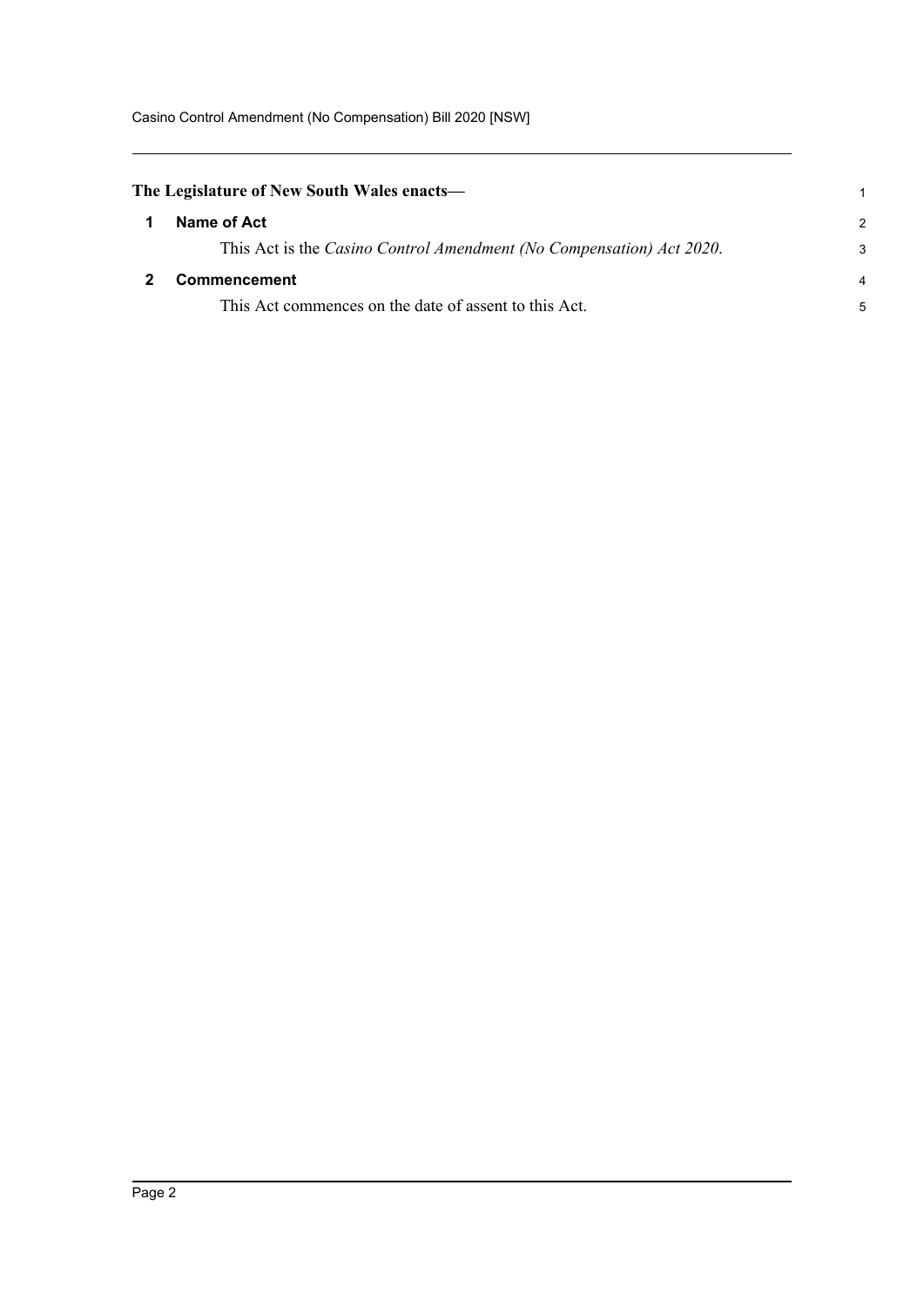#### <span id="page-4-0"></span>**Schedule 1 Amendment of Casino Control Act 1992 No 15**

#### **Section 156A**

Insert after section 156—

#### **156A No right to compensation for protected actions in connection with Crown Resorts Limited inquiry**

- (1) No right to compensation enforceable by the Crown Group companies against the State arises in relation to a protected action, whether or not the action involves—
	- (a) the enactment or making of legislation by or on behalf of the State or an instrumentality of the State, or

1

 $\overline{2}$ 3

- (b) the cancellation, suspension or variation of the terms or conditions of a licence granted to the Crown Group companies under this Act, or
- (c) the giving of a direction, or the revocation or amendment of a direction given, to the Authority under section 5A, or
- (d) the exercise of functions by officials, employees, authorities or agencies of the State that are conferred or imposed on them by legislation, or
- (e) a statement or conduct relating to a matter referred to in paragraph (a), (b), (c) or (d).
- (2) This section applies to, or in relation to, a protected action, whether occurring before or after the commencement of this section.
- (3) In this section—

*conduct* includes an act or omission, whether unconscionable, misleading, deceptive or otherwise.

*Crown Group companies* include the following companies and their subsidiaries—

- (a) Crown Resorts Limited,
- (b) Crown Sydney Holdings Pty Ltd,
- (c) Crown Sydney Gaming Pty Ltd,
- (d) Crown Sydney Property Pty Ltd.

*protected action* means an action taken by the State or the Authority in connection with, or as a consequence of, the inquiry established on 14 August 2019 by the Authority under section 143, and includes the following—

- (a) an action that changes or has the effect of changing the terms or conditions of a licence granted to the Crown Group companies under this Act,
- (b) an action that has, or is likely to have, a material adverse effect on the assets, liabilities, properties, condition, operating results, operations, reputation or prospects of the Crown Group companies.